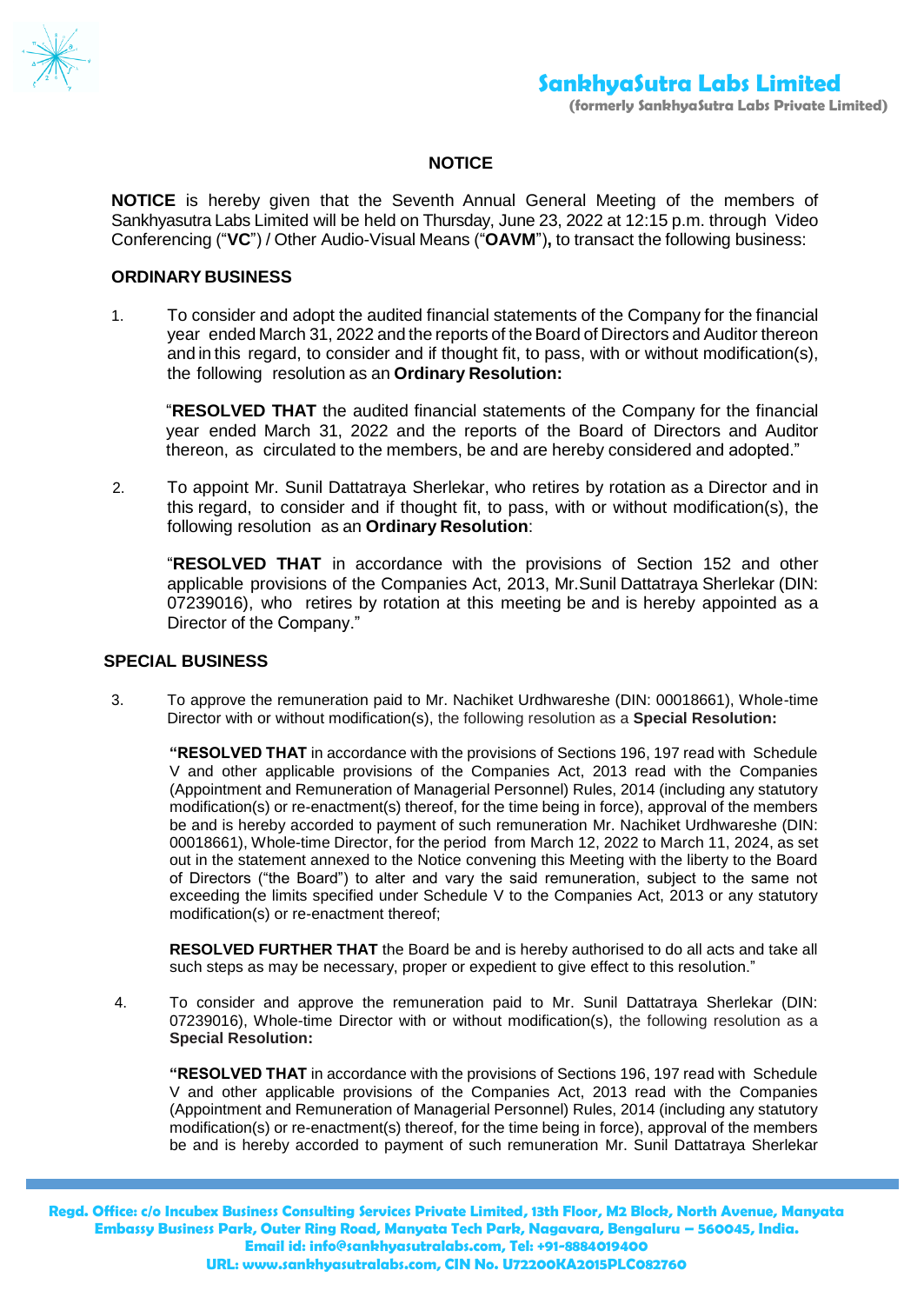

**(formerly SankhyaSutra Labs Private Limited)**

(DIN: 07239016), Whole-time Director, for the period from March 12, 2022 to March 11, 2024, as set out in the statement annexed to the Notice convening this Meeting with the liberty to the Board of Directors ("the Board") to alter and vary the said remuneration, subject to the same not exceeding the limits specified under Schedule V to the Companies Act, 2013 or any statutory modification(s) or re-enactment thereof;

**RESOLVED FURTHER THAT** the Board be and is hereby authorised to do all acts and take all such steps as may be necessary, proper or expedient to give effect to this resolution

#### **By Order of the Board of Directors**

## **Nachiket Urdhwareshe Whole-time Director DIN: 00018661**

Date : June 01, 2022 Place : Bangalore

#### **Registered Office:**

C/o Incubex Business Consulting Services Private Limited, 13<sup>th</sup> Floor, M2 Block, North Avenue, Manyata Embassy Business Park, Outer Ring Road, Manyata Tech Park, Nagavara, Bengaluru, Karnataka – 560 045 CIN: U72200KA2015PTC082760 Website: [www.sankhyasutralabs.com](http://www.sankhyasutralabs.com/) Email: [info@sankhyasutralabs.com](mailto:info@sankhyasutralabs.com)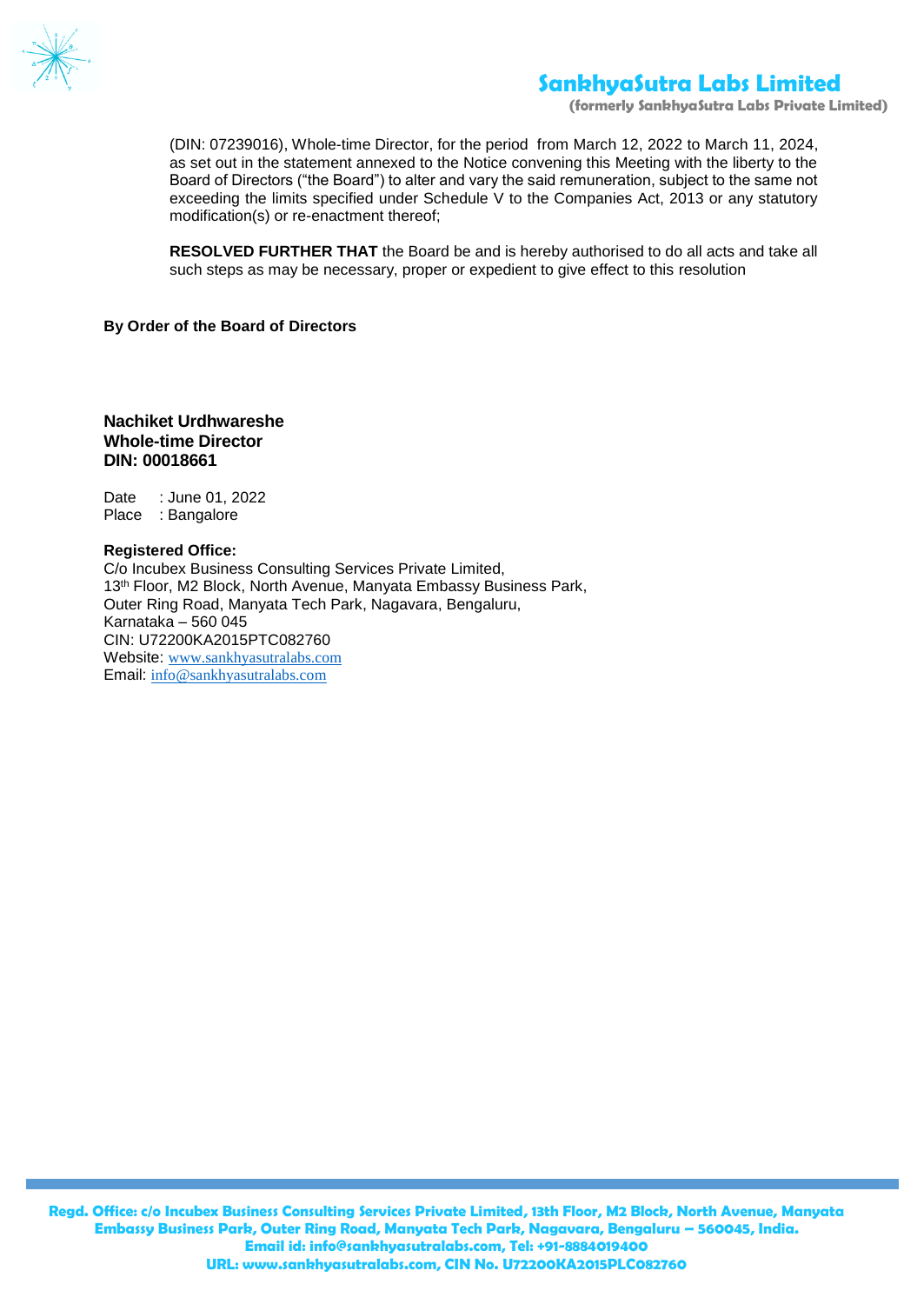

## **Notes:**

- 1. Considering the ongoing Covid-19 pandemic, the Ministry of Corporate Affairs ("**MCA**") has vide its circular dated May 5, 2022 read together with circulars dated April 8, 2020, April 13, 2020, May 5, 2020, January 13, 2021 and December 14, 2021 (collectively referred to as "**MCA Circulars**") permitted convening the Annual General Meeting ("**AGM**" / "**Meeting**") through Video Conferencing ("**VC**") or Other Audio Visual Means ("**OAVM**"), without the physical presence of the members at a common venue. In accordance with the MCA Circulars and the provisions of the Companies Act, 2013 (the "**Act**"), the AGM of the Company is being held through VC / OAVM. The deemed venue for the AGM shall be the Registered Office of the Company.
- 2. In compliance with the MCA Circulars, Notice of the AGM along with the Annual Report 2021- 22 is being sent only through electronic mode to those members whose email addresses are registered with the Company / Depository Participants. Members may note that the Notice of the AGM will also be available on the Company's website [www.sankhyasutralabs.com](http://www.sankhyasutralabs.com/) .
- 3. A statement pursuant to Section 102(1) of the Act, relating to the Special Business to be transacted at the AGM, is annexed hereto.
- 4. Generally, a member entitled to attend and vote at the meeting is entitled to appoint a proxy to attend and vote on a poll instead of himself and the proxy need not be a member of the Company. Since this AGM is being held through VC / OAVM pursuant to the MCA Circulars, physical attendance of members has been dispensed with. Accordingly, the facility for appointment of proxies by the members will not be available for the AGM and hence the Proxy Form and Attendance Slip are not annexed hereto.
- 5. Since the AGM will be held through VC/OAVM, the route map of the venue of the Meeting is not annexed hereto.
- 6. Corporate members intending to authorise their representative(s) to attend the Meeting are requested to send to the Company a certified true copy of the relevant Board Resolution authorising their representative(s) to attend and vote on their behalf at the meeting, before the commencement of the Meeting.
- 7. In case of joint holders attending the Meeting, only such joint holder who is higher in the order of names will be entitled to vote.
- 8. The Register of Directors and Key Managerial Personnel and their shareholding maintained under Section 170 of the Act, the Register of Contracts or Arrangements in which the Directors are interested, maintained under Section 189 of the Act, and the relevant documents referred to in the Notice will be available electronically for inspection by the members during the AGM.
- 9. All documents referred to in the Notice will also be available electronically for inspection without any fee by the members from the date of circulation of this Notice up to the date of AGM. Members seeking to inspect such documents can send an email to [nachi@sankhyasutralabs.com.](mailto:nachi@sankhyasutralabs.com)
- 10. Members seeking any information with regard to the accounts or any matter to be placed at the AGM, are requested to write to the Company on or before June 15, 2022 through email on [nachi@sankhyasutralabs.com.](mailto:nachi@sankhyasutralabs.com) The same will be replied by the Company suitably.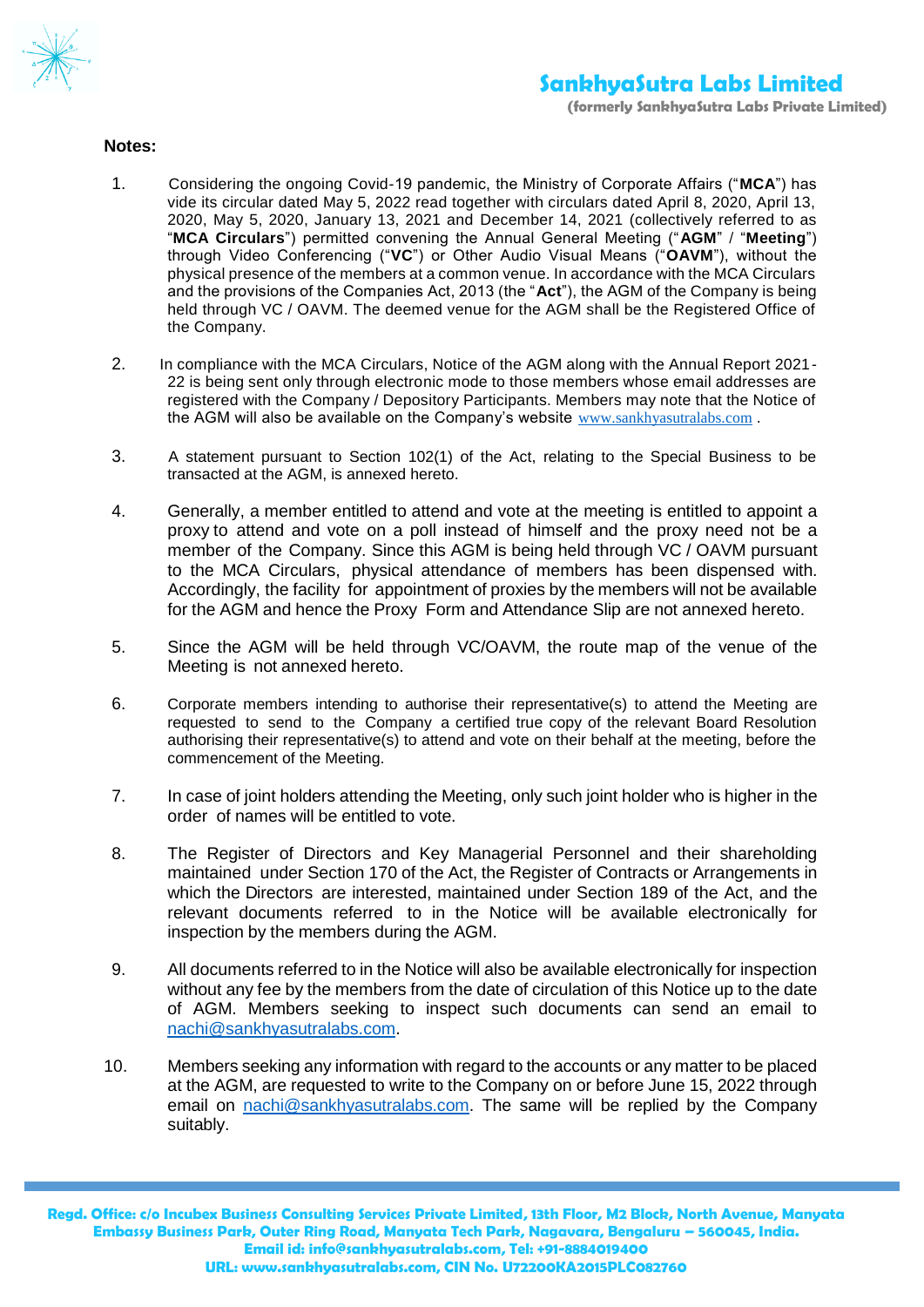

- 11. Members attending the AGM through VC / OAVM shall be reckoned for the purpose of quorum under Section 103 of the Act.
- 12. In terms of the provisions of Section 152 of the Act, Mr. Sunil Dattatraya Sherlekar, Director, retires by rotation at the Meeting. The Board of Directors of the Company commend his re-appointment.

Mr. Sunil Dattatraya Sherlekar is interested in the Ordinary Resolution set out at Item No. 2 of the Notice with regard to his re-appointment. Save and except the above, none of the Directors / Key Managerial Personnel of the Company / their relatives are, in any way, concerned or interested, financially or otherwise, in the Ordinary Business set out under Item Nos. 1 to 2 of the Notice.

- 13. Details of Director retiring by rotation at this Meeting is provided in the "Annexure I" to the Notice.
- 14. Detailed instructions to attend, participate and vote at the Meeting through VC / OAVM is attached as "Annexure II**"**.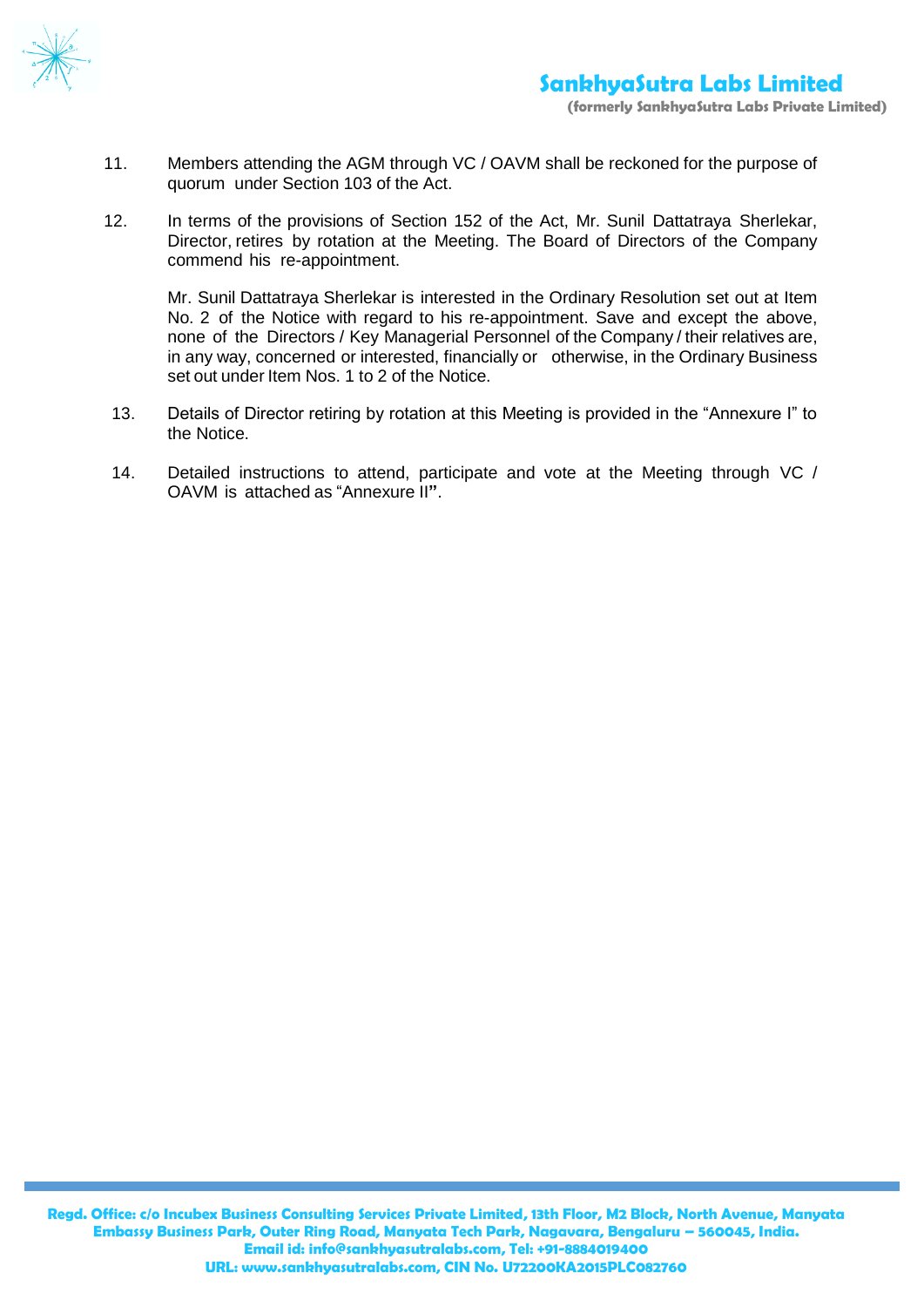

## **STATEMENT PURSUANT TO SECTION 102(1) OF THE COMPANIES ACT, 2013**

The following statement sets out all material facts relating to the Special Business mentioned in the accompanying Notice:

#### **Item No. 3:**

The Board of Directors and the Members of the Company at their meetings held on March 12, 2019 and March 26, 2019, respectively, had appointed Mr. Nachiket Urdhwareshe as Whole Time Director and designated as Chief Operating Officer for a period of 5 (five) years with effect from March 12, 2019 upto March 31, 2024, with remuneration for a period of three (3) years.

As per the provisions of the Companies Act, 2013 read with Schedule V, in the event of no profit or inadequate profit, the Company may pay remuneration to the managerial person as per the limits specified under Schedule V to the Act.

Accordingly, the Board of Directors at its meeting held on April 11, 2022, has approved payment of remuneration to Mr. Nachiket Urdhwareshe for the residuary period commencing from March 12, 2022 upto March 11, 2024, subject to the approval of members.

The proposed remuneration is commensurate with his professional qualification, relevant industry experience, size of the Company and the current remuneration standards for such senior executive positions in the industry.

Details of Mr. Nachiket Urdhwareshe are provided in the "**Annexure I**" to the Notice, pursuant to the provisions of the Secretarial Standard on General Meetings (SS- 2), issued by the Institute of Company Secretaries of India.

Mr. Nachiket Urdhwareshe is interested in the resolution relating to his appointment. Save and except Mr. Nachiket Urdhwareshe, none of the other Directors / Key Managerial Personnel of the Company / their relatives are, in any way, concerned or interested, financially or otherwise, in the resolution set out at Item No. 3 of the Notice.

The Board commends the Special Resolution set out at Item No. 3 of the Notice for approval by the members.

#### **The Statement containing additional information as required under Schedule V to the Act:**

#### **I. General Information:**

## **1. Nature of industry:**

The Company is engaged in the business of Consultancy & Software Development services

#### **2. Date or expected date of commencement of commercial production:**

Not Applicable

#### **3. In case of new companies, expected date of commencement of activities as per project approved by financial institutions appearing in the prospectus:**

Not applicable, since the Company was incorporated on September 9, 2015.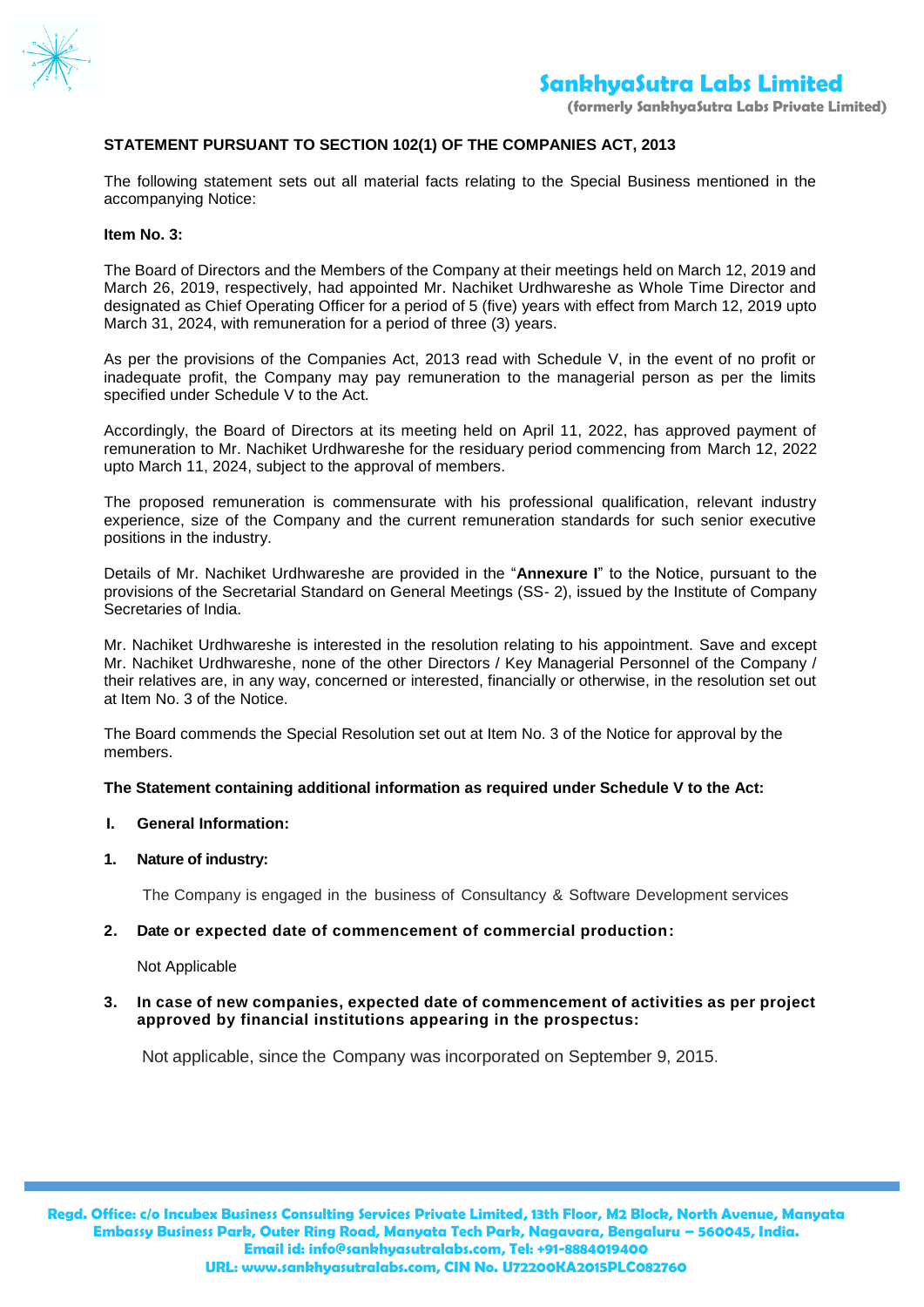

**4. Financial performance based on given indicators**

|                                    |         |     | (Rs. in lakhs)  |
|------------------------------------|---------|-----|-----------------|
| <b>Particulars</b>                 | 2021-22 |     | 2020-21 2019-20 |
| <b>Revenue from Operations</b>     | 174     | 132 | 264             |
| Add: Other Income                  | 38      | 144 | 28              |
| <b>Total Revenue</b>               | 212     | 276 | 292             |
| Less: Expenses                     | 160     | 205 | 271             |
| Profit/ (Loss) Before Tax          | 52      | 71  | 21              |
| Tax Expenses (Deferred Tax Credit) | 19      | ۰   |                 |
| Profit/ (Loss) After Tax           | 33      | 71  | 2 <sub>1</sub>  |

## **5. Foreign Investments or Collaborations, if any**:

Nil

## **II. Information about the appointee:**

## **1. Background Details: Mr. Nachiket Urdhwareshe**

Mr. Nachiket Urdhwareshe, aged 55 years, is a M.Tech. He has the extensive experience of more than 27 years of industry experience. He is an experienced entrepreneur and executive in technology software business. He co-founded, managed (as CEO) and successfully exited Softjin Technologies Pvt Limited- a technology company focused on providing complex, high performance VLSI design automation software. Earlier he worked in various capacities in Sasken. He is experienced in business strategy formulation and implementation for high end software products and services.

## **2. Past remuneration**

| <b>Annual Salary</b> | 24.42.043/-                    |
|----------------------|--------------------------------|
| <b>Bonus</b>         | As per discretion of the Board |

In addition, Mediclaim Insurance and Term Insurance coverage as per the Company's Policy.

## **3. Recognition or awards**

NIL.

## **4. Job profile and his suitability**

As a Whole Time Director being designated as Chief Operating Officer, Mr. Nachiket Urdhwareshe is entrusted with substantial power of management and technical affairs of the Company. He is also required to perform such duties and exercise such powers as have been stated in draft agreement or may from time to time be entrustedor conferred upon him by the Board.

Keeping in view his working with the Company, he is eminently suitable for the present position. The Company shall derive a lot of benefit from his diverse professional expertise and experience at Board level and as well as in operations of the Company.He is the key person in strategic decision making on critical issues in the business and management of the Company.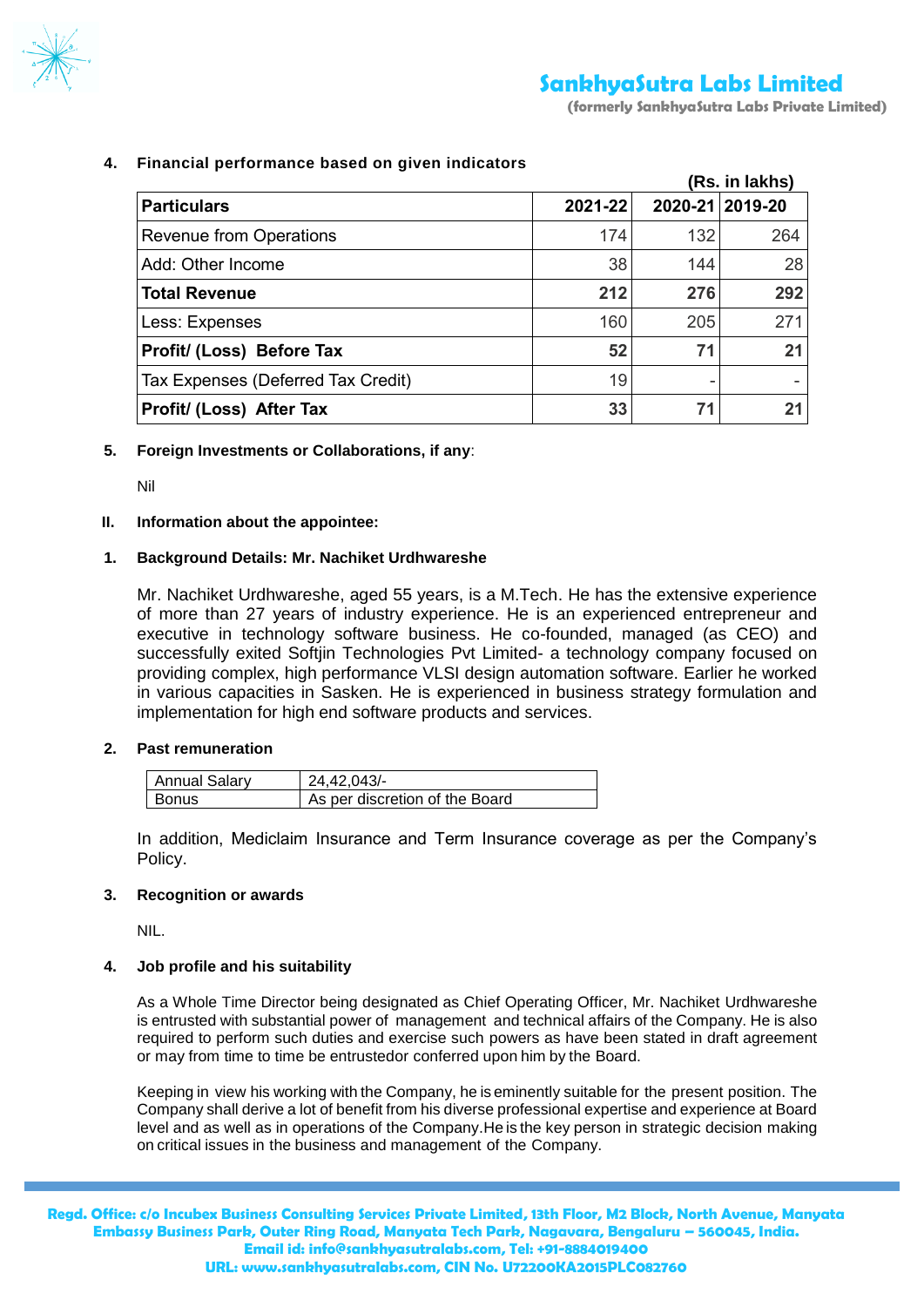

#### **5. Proposed Remuneration and other terms and conditions of Appointment**

Broad particulars of the terms of appointment and remuneration payable to Mr. Nachiket Urdhwareshe as per the draft agreement are as under:

#### **(A) Salary, Perquisites and Allowances**

| <b>Annual Salary</b> | 24.42.043/-                    |
|----------------------|--------------------------------|
| <b>Bonus</b>         | As per discretion of the Board |

In addition, Mediclaim Insurance and Term Insurance coverage as per the Company's Policy.

#### **(B) General Terms and Conditions**

- (i) Mr. Nachiket Urdhwareshe shall not have the right to voluntarily resign from the employment of the Company or otherwise as per the agreement for a duration of 5 (five) years.
- (ii) The office of Mr. Nachiket Urdhwareshe as Chief Operating Officer may be terminated by the Company by providing written notice of 2 (Two) months, or payment in lieu thereof.
- (iii) The employment of Mr. Nachiket Urdhwareshe as Chief Operating Officer may be terminated by the Company without notice, including but not limited to the following circumstances:
	- (a) material non-performance, or gross negligence in the performance of the duties and responsibilities towards the Company;
	- (b) deliberate and persistent failure to comply with lawful directions of the Company as defined by the Board;
	- (c) becomes permanently incapacitated by illness, injury, physical or mental disability, accident or any other circumstances beyond his control from performing his duties under the agreement for 180 (one hundred and eighty) days or for an aggregate period of 180 (one hundred and eighty) days in any period of 12 (twelve) calendar months, regardless whether such days are consecutive, shall be deemed to be permanent incapacity;
	- (d) material breach of terms of the agreement or breach of representations and warranties contained therein;
	- (e) material breach of any law or statutory duty, as applicable;
	- (f) actions including but not limited to negligence, wilful omissions, securing any personal profit related to the business of the Company and/or embezzlement; or
	- (g) commission of conduct that is clearly prohibited by the Company's policy including prohibiting discrimination or harassment based on the age, gender, race, religion, disability, national origin or any other protected category, in each case, as evidenced by the findings of an inquiry conducted by a committee comprising of the non-interested directors of the Board or chronic alcoholism or any narcotic additions preventing from performing his responsibilities and duties under the agreement.
- (iv) Mr. Nachiket Urdhwareshe shall report to and be subject to the superintendence of the Board and shall give the Board such information regarding the operations and affairs of the Company handled by him, as they shall require.

#### **6. Comparative remuneration profile with respect to industry, size of the company, profile of the position and person (in case of expatriates the relevant details would be w.r.t. the country of his origin)**

There are no set standards for remuneration in the industry. The executive remuneration in the industry has been increasing significantly in last few years. Having regard to the type of industry, trends in industry, the responsibilities, academic background and capabilities, the Company believes that the remuneration proposed to be paid to Mr. Nachiket Urdhwareshe is appropriate.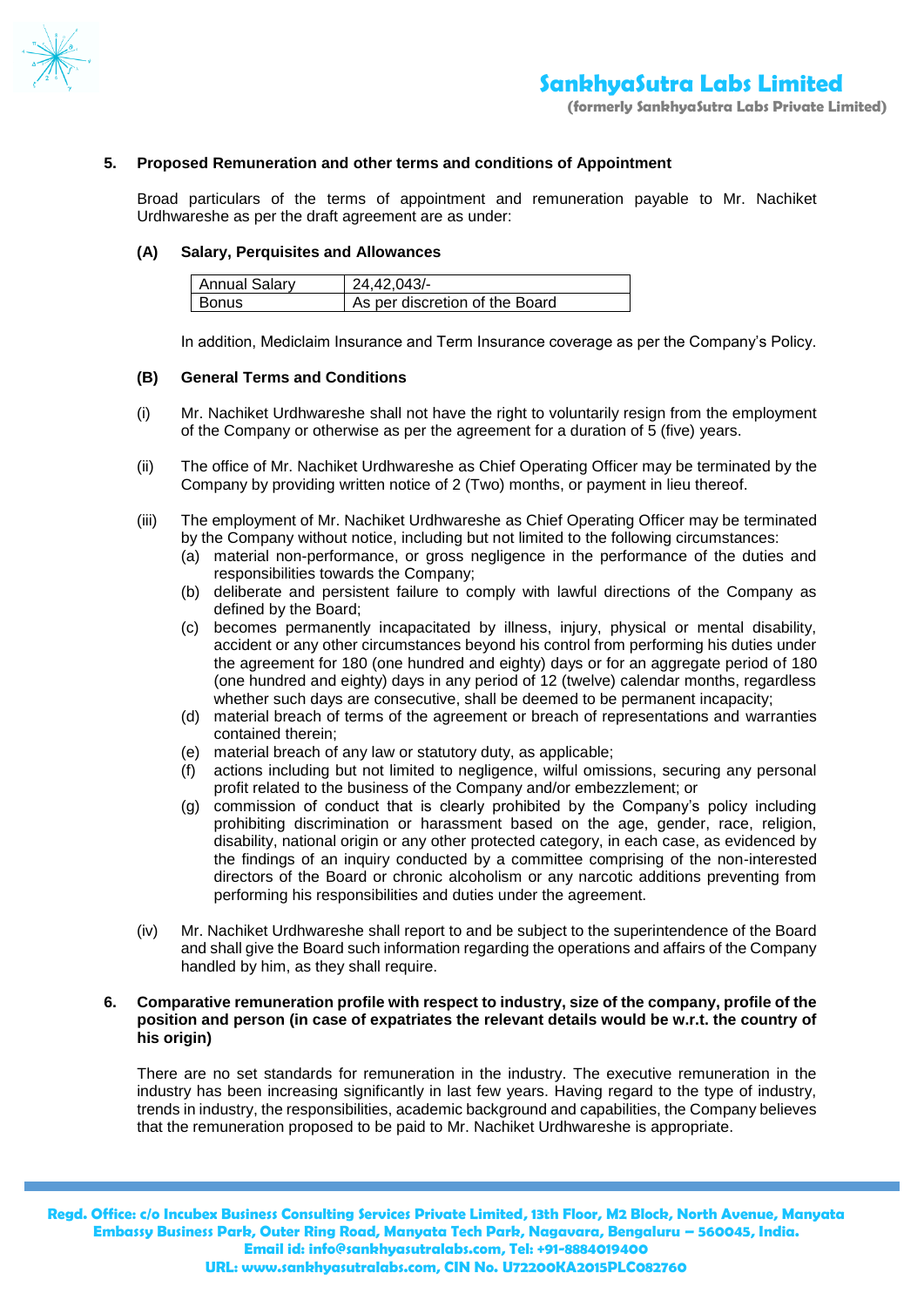

**(formerly SankhyaSutra Labs Private Limited)**

Considering his rich experience, competence and the growth and development of the Company under his leadership, the terms of his remuneration are considered fair and reasonable.

### **7. Pecuniary relationship directly or indirectly with the company, or relationship with the managerial personnel, if any.**

Mr. Nachiket Urdhwareshe does not have any pecuniary relationship with the Company other than to the extent of his shareholding in the Company and the remuneration payable to him.

#### **III. Other Information:**

- **1. Reasons of loss or inadequate profits** Due to higher operational cost.
- **2. Steps taken or proposed to be taken for improvement** To reduce operational cost and improve future profits
- **3. Expected increase in productivity and profits in measurable terms** On reduction of operational costs, it hopes to earn fairly reasonable profits in future.

#### **Item No. 4:**

The Board of Directors and the Members of the Company at their meetings held on March 12, 2019 and March 26, 2019, respectively, had appointed Mr. Sunil Dattatraya Sherlekar as Whole Time Director for a period of 5 (five) years with effect from March 12, 2019 upto March 31, 2024, with remuneration for a period of three (3) years.

As per the provisions of the Companies Act, 2013 read with Schedule V, in the event of no profit or inadequate profit, the Company may pay remuneration to the managerial person as per the limits specified under Schedule V to the Act.

Accordingly, the Board of Directors at its meeting held on April 11, 2022, has approved payment of remuneration to Mr. Sunil Dattatraya Sherlekar for the residuary period commencing from March 12, 2022 upto March 11, 2024, subject to the approval of members.

The proposed remuneration is commensurate with his professional qualification, relevant industry experience, size of the Company and the current remuneration standards for such senior executive positions in the industry.

Details of Mr. Sunil Dattatraya Sherlekar are provided in the "**Annexure I**" to the Notice, pursuant to the provisions of the Secretarial Standard on General Meetings (SS- 2), issued by the Institute of Company Secretaries of India.

Mr. Sunil Dattatraya Sherlekar is interested in the resolution relating to his appointment. Save and except Mr. Sunil Dattatraya Sherlekar, none of the other Directors / Key Managerial Personnel of the Company / their relatives are, in any way, concerned or interested, financially or otherwise, in the resolution set out at Item No. 4 of the Notice.

The Board commends the Special Resolution set out at Item No. 4 of the Notice for approval by the members.

#### **The Statement containing additional information as required under Schedule V to the Act:**

#### **I. General Information:**

#### **1. Nature of industry:**

The Company is engaged in the business of Consultancy & Software Development services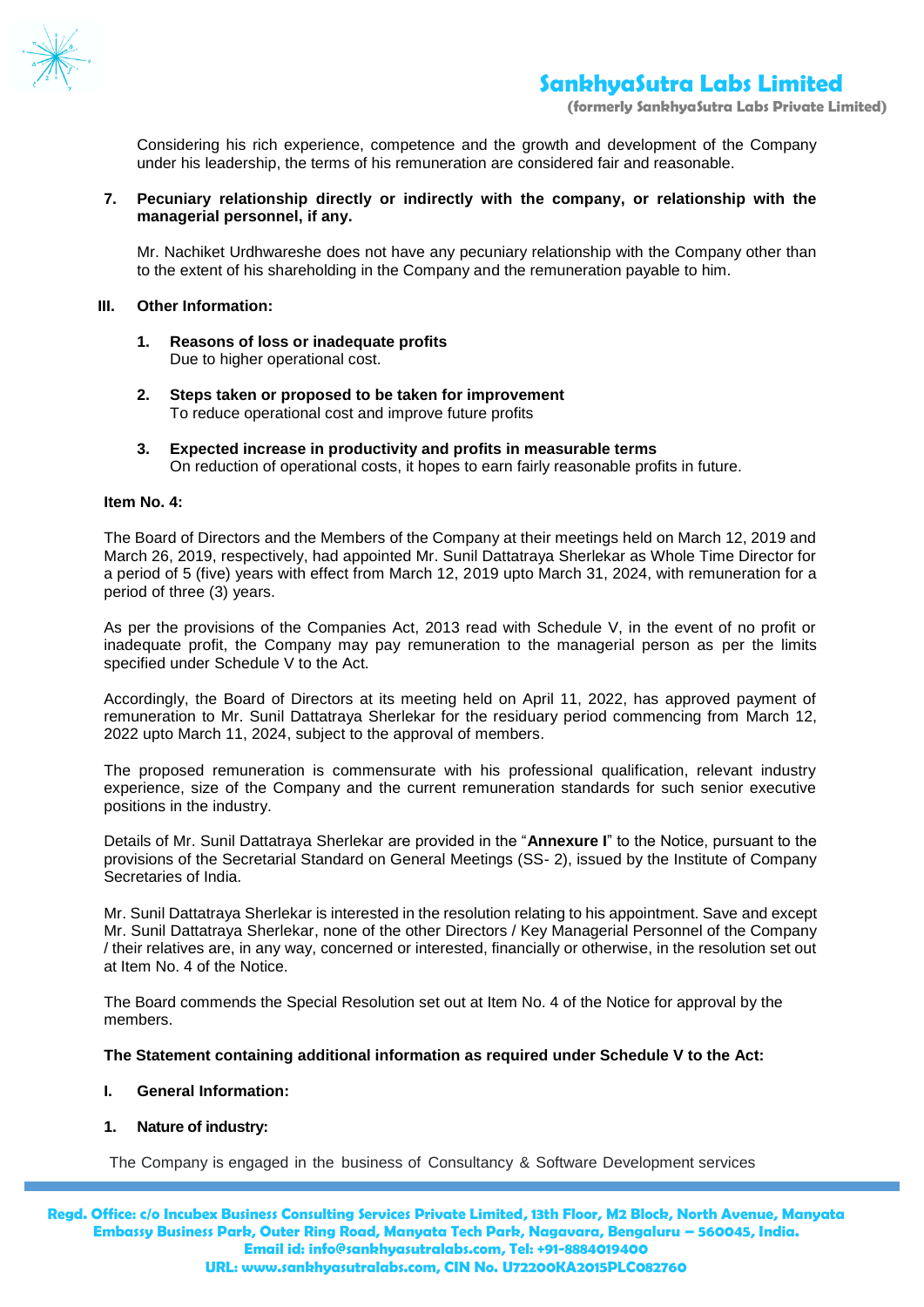

**2. Date or expected date of commencement of commercial production:** 

Not Applicable

**3. In case of new companies, expected date of commencement of activities as per project approved by financial institutions appearing in the prospectus:**

Not applicable, since the Company was incorporated on September 9, 2015.

**4. Financial performance based on given indicators**

|                                    |         |     | (Rs. in lakhs)  |
|------------------------------------|---------|-----|-----------------|
| <b>Particulars</b>                 | 2021-22 |     | 2020-21 2019-20 |
| <b>Revenue from Operations</b>     | 174     | 132 | 264             |
| Add: Other Income                  | 38      | 144 | 28              |
| <b>Total Revenue</b>               | 212     | 276 | 292             |
| Less: Expenses                     | 160     | 205 | 271             |
| Profit/ (Loss) Before Tax          | 52      | 71  | 21              |
| Tax Expenses (Deferred Tax Credit) | 19      |     |                 |
| Profit/ (Loss) After Tax           | 33      | 71  | 2.              |

5. **Foreign Investments or Collaborations, if any**:

Nil

i. **Information about the appointee:**

## **1. Background Details: Mr. Sunil Dattatraya Sherlekar**

Mr. Sunil Dattatraya Sherlekar is Around 15 years of research experience. He is an Associate Professor at EMU and Head Computer Labs in JNCASR, Bangalore. Is a Ramanujan fellow, DST, India and Young Associate of Indian Academy of Science. He is also a member of the Scientific advisory committee for Discrete Simulation of Fluid Dynamics conference series. He has published 49 journal papers, Hirsh-index:19, Citations: 1530. He has been actively engaged with industry undertaking collaborative research. His main research areas are Computational Fluid Dynamics and Computational Sciences.

**2. Past remuneration**

| <b>Annual Salary</b> | 24.42.043/-                    |
|----------------------|--------------------------------|
| Bonus                | As per the discretion of board |

In addition, Mediclaim Insurance and Term Insurance coverage as per the Company's Policy.

## **3. Recognition or awards**

NIL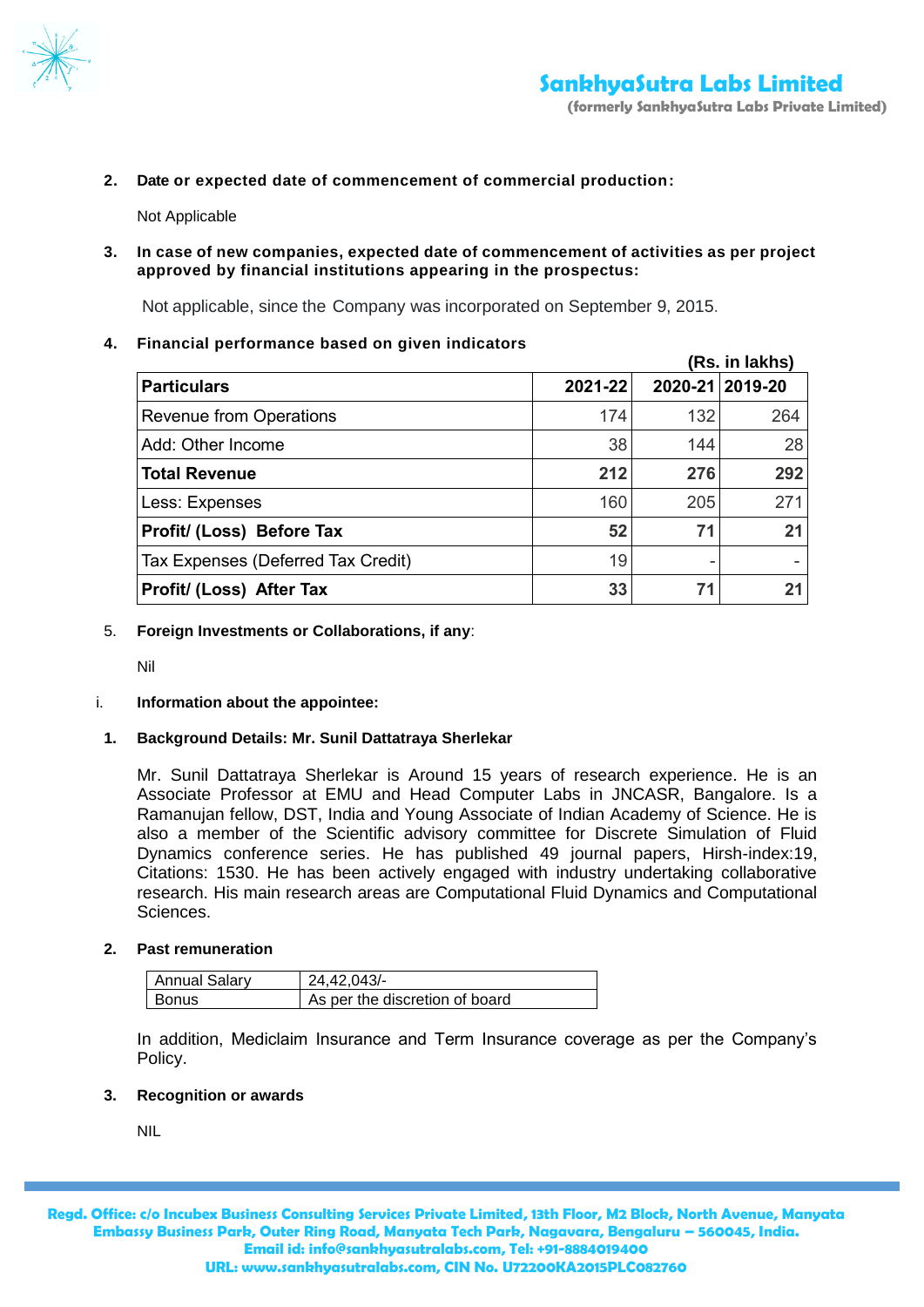

## **4. Job profile and his suitability**

As a Director, Mr. Sunil Dattatraya Sherlekar as a Whole Time Director being designated as Chief Executive Officer, Mr. Sunil Dattatraya Sherlekar is entrusted with substantial power of management and technical affairs of the Company. He is also required to perform such duties and exercise such powers as have been stated in draft agreement or may from time to time beentrusted or conferred upon him by the Board.

Keeping in view his working with the Company, he is eminently suitable for the present position. The Company shall derive a lot of benefit from his diverse professional expertise and experience at Board level and as well as in operations of the Company. He is the key person in strategic decision making on critical issues in the business and management of the Company

#### **5. Proposed Remuneration and other terms and conditions of Appointment**

Broad particulars of the terms of appointment and remuneration payable to Mr. Sunil Dattatraya Sherlekar as per the draft agreement are as under:

#### **(A) Salary, Perquisites and Allowances**

| <b>Annual Salary</b> | 24.42.043/-                    |
|----------------------|--------------------------------|
| <b>Bonus</b>         | As per discretion of the Board |

In addition, Mediclaim Insurance and Term Insurance coverage as per the Company's Policy.

#### **(B) General Terms and Conditions**

- (i) Mr. Sunil Dattatraya Sherlekar shall not have the right to voluntarily resign from the employment of the Company or otherwise as per the agreement for a duration of 5 (five) years.
- (ii) The office of Mr. Sunil Dattatraya Sherlekar as Chief Executive Officer may be terminated by the Company by providing written notice of 2 (Two) months, or payment in lieu thereof.
- (iii) The employment of Mr. Sunil Dattatraya Sherlekar as Chief Executive Officer may be terminated by the Company without notice, including but not limited to the following circumstances:
	- (a) material non-performance, or gross negligence in the performance of the duties and responsibilities towards the Company;
	- (b) deliberate and persistent failure to comply with lawful directions of the Company as defined by the Board;
	- (c) becomes permanently incapacitated by illness, injury, physical or mental disability, accident or any other circumstances beyond his control from performing his duties under the agreement for 180 (one hundred and eighty) days or for an aggregate period of 180 (one hundred and eighty) days in any period of 12 (twelve) calendar months, regardless whether such days are consecutive, shall be deemed to be permanent incapacity;
	- (d) material breach of terms of the agreement or breach of representations and warranties contained therein;
	- (e) material breach of any law or statutory duty, as applicable;
	- (f) actions including but not limited to negligence, wilful omissions, securing any personal profit related to the business of the Company and/or embezzlement; or
	- (g) commission of conduct that is clearly prohibited by the Company's policy including prohibiting discrimination or harassment based on the age, gender, race, religion, disability, national origin or any other protected category, in each case, as evidenced by the findings of an inquiry conducted by a committee comprising of the non-interested directors of the Board or chronic alcoholism or any narcotic additions preventing from performing his responsibilities and duties under the agreement.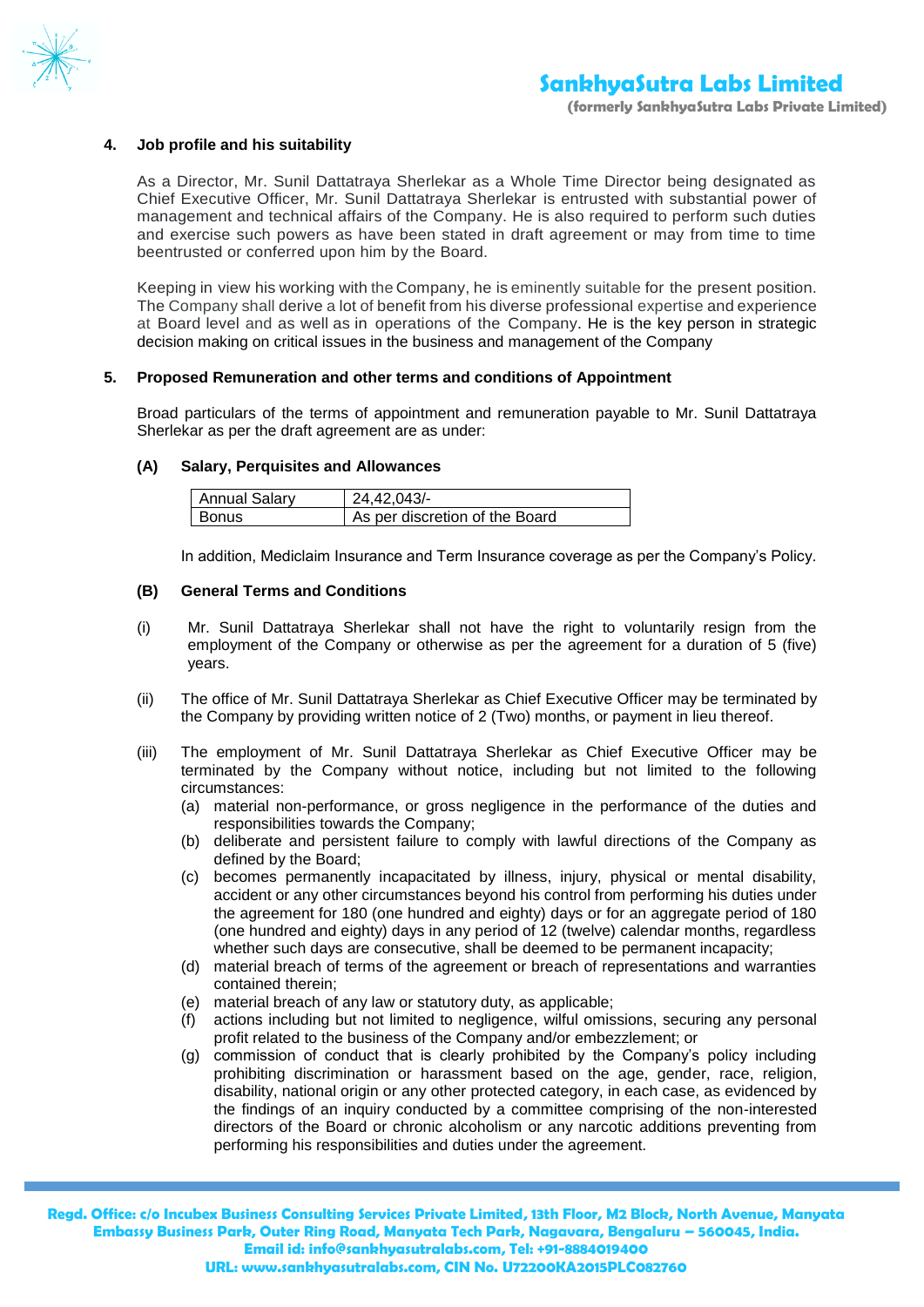

**(formerly SankhyaSutra Labs Private Limited)**

(iv) Mr. Sunil Dattatraya Sherlekar shall report to and be subject to the superintendence of the Board and shall give the Board such information regarding the operations and affairs of the Company handled by him, as they shall require.

#### **6. Comparative remuneration profile with respect to industry, size of the company, profile of the position and person (in case of expatriates the relevant details would be w.r.t. the country of his origin)**

There are no set standards for remuneration in the industry. The executive remuneration in the industry has been increasing significantly in last few years. Having regard to the type of industry, trends in industry, the responsibilities, academic background and capabilities, the Company believes that the remuneration proposed to be paid to Mr. Sunil Dattatraya Sherlekar is appropriate.

Considering his rich experience, competence and the growth and development of the Company under his leadership, the terms of his remuneration are considered fair and reasonable.

#### **7. Pecuniary relationship directly or indirectly with the company, or relationship with the managerial personnel, if any.**

Mr. Sunil Dattatraya Sherlekar does not have any pecuniary relationship with the Company other than to the extent of his shareholding in the Company and the remuneration payable to him.

### **8. Other Information:**

- **1. Reasons of loss or inadequate profits** Due to higher operational cost.
- **2. Steps taken or proposed to be taken for improvement** To reduce operational cost and improve future profits
- **3. Expected increase in productivity and profits in measurable terms** On reduction of operational costs, it hopes to earn fairly reasonable profits in future.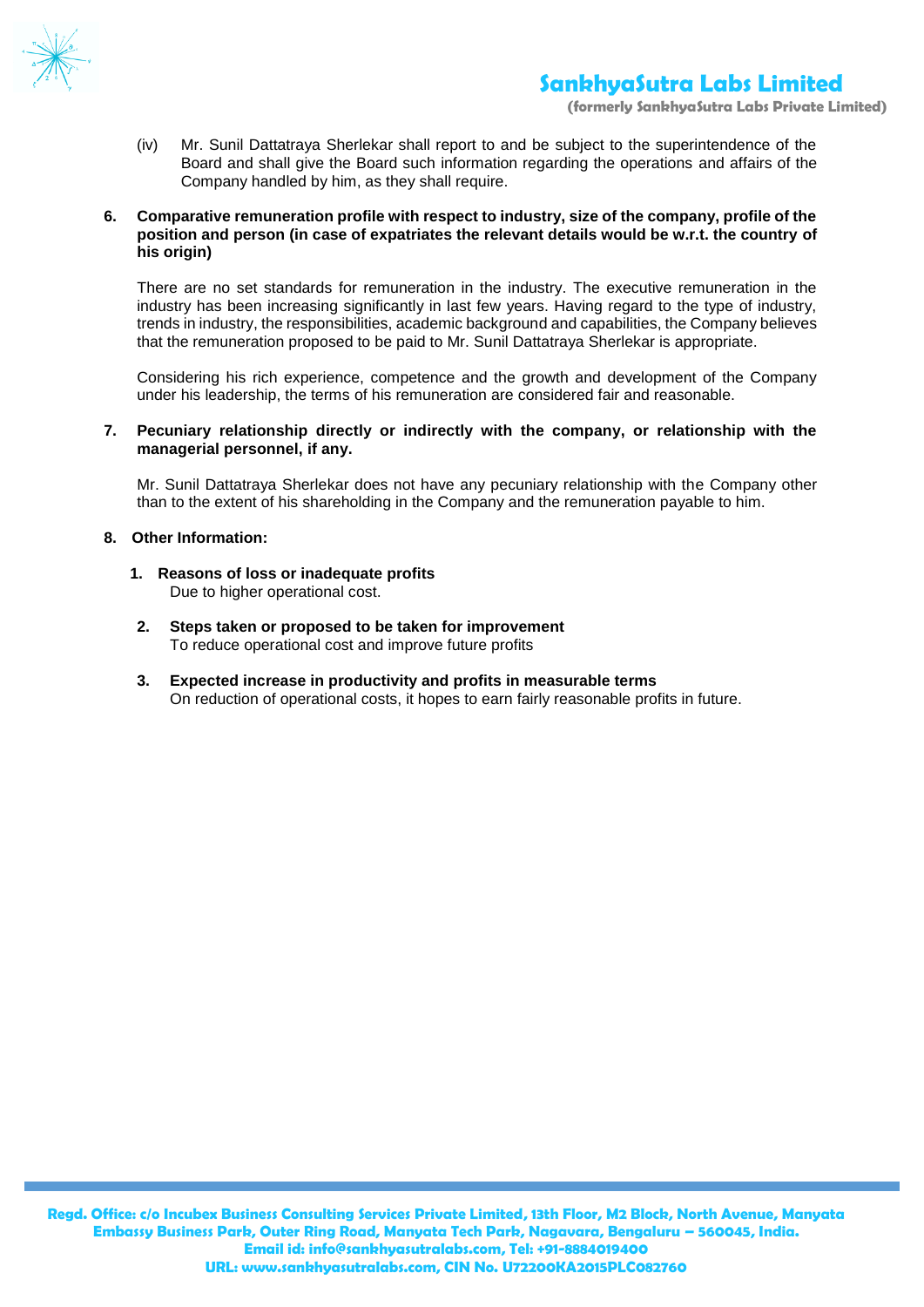

## **Annexure I**

**Details of Directors retiring by rotation / seeking appointment/ re-appointment at the Annual General Meeting are as under:** 

| Mr. Sunil Dattatraya Sherlekar                                                        |                                                                                                                                                                                                                                                                                                                                                                                                                                                                                                                                                                                                                                                                                                                                                                                                    |  |
|---------------------------------------------------------------------------------------|----------------------------------------------------------------------------------------------------------------------------------------------------------------------------------------------------------------------------------------------------------------------------------------------------------------------------------------------------------------------------------------------------------------------------------------------------------------------------------------------------------------------------------------------------------------------------------------------------------------------------------------------------------------------------------------------------------------------------------------------------------------------------------------------------|--|
| Age                                                                                   | 65                                                                                                                                                                                                                                                                                                                                                                                                                                                                                                                                                                                                                                                                                                                                                                                                 |  |
| Qualifications                                                                        | Phd                                                                                                                                                                                                                                                                                                                                                                                                                                                                                                                                                                                                                                                                                                                                                                                                |  |
| Experience<br>expertise<br>in<br>functional<br>area)<br>$\prime$<br>Resume            | (including More than 35 years of industry & academic experience. In his previous<br>specific employment, Dr Sherlekar was the Director of Parallel Computing<br>Brief Research at Intel Labs in Bangalore. Earlier he was the Founder &<br>Head of Research at Tata Computational Research Labs in Pune, the<br>Head of Embedded Systems R&D at Tata Consultancy Services, the<br>CTO at Sasken Communication Technologies and on the faculty of<br>Comp. Sci. & Engg. at IIT Bombay. Earlier, an Adjunct Professor of<br>the Academy of Scientific & Innovative Research (set up by the CSIR,<br>Gol). Was an Associate Editor of IEEE Trans on VLSI, on the Steering<br>Committees of ASPDAC and Intl. Conf. on VLSI Design and on the<br>Executive Committee of India Semiconductor Association |  |
| Conditions<br>Terms<br>and<br>of Re-appointment                                       | Whole Time Director, liable to retire by rotation                                                                                                                                                                                                                                                                                                                                                                                                                                                                                                                                                                                                                                                                                                                                                  |  |
| Remuneration last drawn<br>(including sitting fees, if any)                           | Rs. 24,42,043/-                                                                                                                                                                                                                                                                                                                                                                                                                                                                                                                                                                                                                                                                                                                                                                                    |  |
| Remuneration proposed to<br>be paid                                                   | Rs. 24,42,043/-                                                                                                                                                                                                                                                                                                                                                                                                                                                                                                                                                                                                                                                                                                                                                                                    |  |
| Date of first appointment<br>on the Board                                             | September 9, 2015                                                                                                                                                                                                                                                                                                                                                                                                                                                                                                                                                                                                                                                                                                                                                                                  |  |
| Shareholding in the<br>Company as on March 31,<br>2022                                | 1.99%                                                                                                                                                                                                                                                                                                                                                                                                                                                                                                                                                                                                                                                                                                                                                                                              |  |
| Relationship with other<br>Directors / Key Managerial<br>Personnel                    | Not related to any other director                                                                                                                                                                                                                                                                                                                                                                                                                                                                                                                                                                                                                                                                                                                                                                  |  |
| Number of meetings of the<br>Board attended during the<br>financial year (2021-22)    | $\overline{4}$                                                                                                                                                                                                                                                                                                                                                                                                                                                                                                                                                                                                                                                                                                                                                                                     |  |
| Directorships of other<br>Boards as on March 31,<br>2022                              | <b>NIL</b>                                                                                                                                                                                                                                                                                                                                                                                                                                                                                                                                                                                                                                                                                                                                                                                         |  |
| Membership / Chairmanship<br>of Committees of other<br>Boards as on March 31,<br>2022 | <b>NIL</b>                                                                                                                                                                                                                                                                                                                                                                                                                                                                                                                                                                                                                                                                                                                                                                                         |  |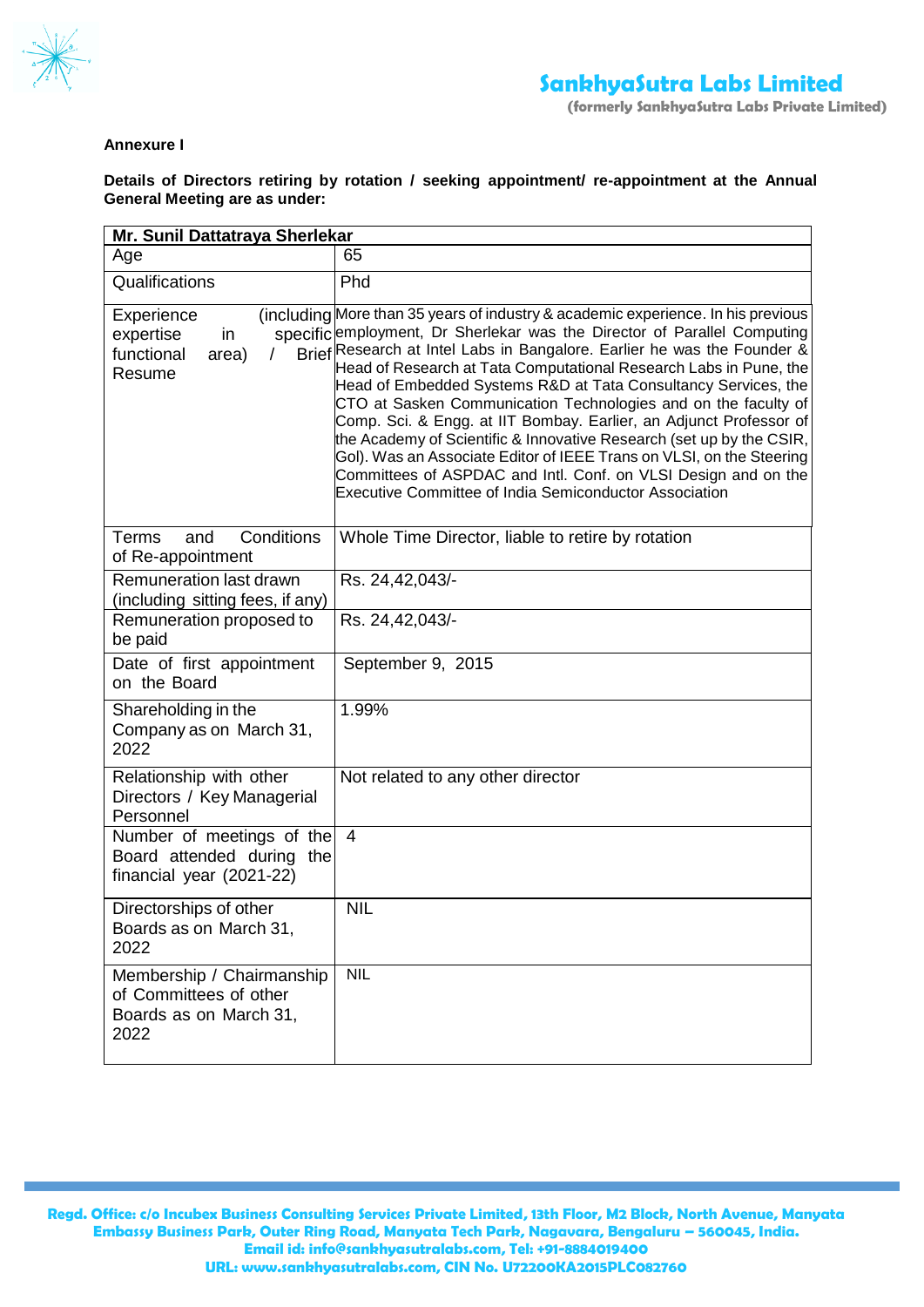

**(formerly SankhyaSutra Labs Private Limited)**

| Mr. Nachiket Urdhwareshe                                                              |                                                                                                                                                                                                                                                                                                                                                                                                                                                                                                                            |
|---------------------------------------------------------------------------------------|----------------------------------------------------------------------------------------------------------------------------------------------------------------------------------------------------------------------------------------------------------------------------------------------------------------------------------------------------------------------------------------------------------------------------------------------------------------------------------------------------------------------------|
| Age                                                                                   | 55 years                                                                                                                                                                                                                                                                                                                                                                                                                                                                                                                   |
| Qualifications                                                                        | M.Tech                                                                                                                                                                                                                                                                                                                                                                                                                                                                                                                     |
| Experience                                                                            | More than 27 years of industry experience. He is an<br>experienced entrepreneur and executive in technology,<br>software business. He co-founded, managed (as CEO) and<br>successfully exited SoftJin technologies Pvt Ltd - a<br>technology company focused on providing complex, high-<br>performance VLSI design automation software. Earlier he<br>worked in various capacities in Sasken. He is experienced in<br>business strategy formulation and implementation for high<br>end software products and<br>services. |
| conditions<br>and<br><b>Terms</b><br>of<br>appointment                                | Whole Time Director, liable to retire by rotation                                                                                                                                                                                                                                                                                                                                                                                                                                                                          |
| Remuneration drawn<br>the<br>in<br>Company for FY 2021-22                             | Rs. 24,42,043/-                                                                                                                                                                                                                                                                                                                                                                                                                                                                                                            |
| Remuneration sought to be<br>paid                                                     | Rs. 24,42,043/-                                                                                                                                                                                                                                                                                                                                                                                                                                                                                                            |
| Date of first appointment on the<br><b>Board</b>                                      | September 9, 2015                                                                                                                                                                                                                                                                                                                                                                                                                                                                                                          |
| Shareholding in the Company<br>as on March 31, 2022                                   | 0.92%                                                                                                                                                                                                                                                                                                                                                                                                                                                                                                                      |
| Relation with any Directors /<br>Key Managerial Personnel of<br>the Company           | Not related to any other director                                                                                                                                                                                                                                                                                                                                                                                                                                                                                          |
| Number of meetings of the<br>Board attended during<br>the<br>financial year (2021-22) | $\overline{4}$                                                                                                                                                                                                                                                                                                                                                                                                                                                                                                             |
| Directorships of other Boards<br>as on March 31, 2022                                 | <b>NIL</b>                                                                                                                                                                                                                                                                                                                                                                                                                                                                                                                 |
| Chairmanship/ Membership of<br>Committees of other Boards as<br>on March 31, 2022     | <b>NIL</b>                                                                                                                                                                                                                                                                                                                                                                                                                                                                                                                 |

## **By Order of the Board of Directors**

## **Nachiket Urdhwareshe Whole-time Director DIN: 00018661**

Date : June 01, 2022 Place : Bangalore

#### **Registered Office:**

C/o Incubex Business Consulting Services Private Limited, 13th Floor, M2 Block, North Avenue, Manyata Embassy Business Park, Outer Ring Road, Manyata Tech Park, Nagavara, Bengaluru, Karnataka – 560 045 CIN: U72200KA2015PTC082760 Website: [www.sankhyasutralabs.com](http://www.sankhyasutralabs.com/) Email: [info@sankhyasutralabs.com](mailto:info@sankhyasutralabs.com)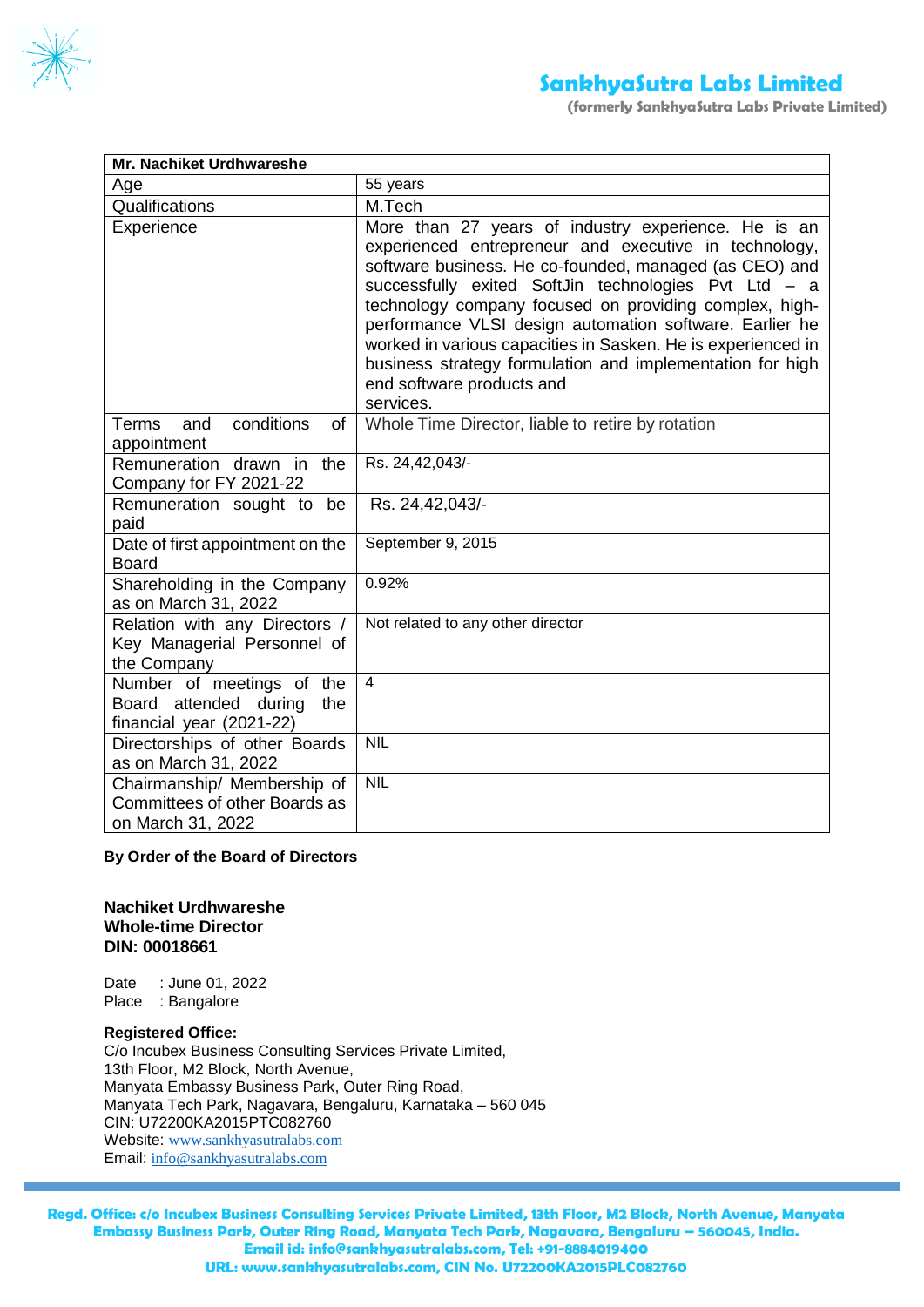

### **Annexure II**

- 1. Members would have received an email from the Company to participate in the Meeting through video-conference on your email address registered with the Company.
- 2. The Meeting through video-conference would be conducted through "Microsoft Teams" which enables two-way audio and video conference. Members are requested to join the Meeting using the following link:

[Click here to join the meeting](https://teams.microsoft.com/l/meetup-join/19%3ameeting_YmYyOTc0MTItNGJkMS00ZTUyLWExOTMtMDFkZDBlYzg2ODky%40thread.v2/0?context=%7b%22Tid%22%3a%22fe1d95a9-4ce1-41a5-8eab-6dd43aa26d9f%22%2c%22Oid%22%3a%22a2a4a4df-9e01-4c23-b3cc-90a5e4e9a18a%22%7d)

Detailed instructions on installing Microsoft Teams is attached as **Annexure III**.

- 3. The link to join the Meeting shall be active from 15 (fifteen) minutes prior to the time of the Meeting.
- 4. E-mail address of the Director of the Company, Mr. Nachiket Urdhwareshe, [nachi@sankhyasutralabs.com](mailto:nachi@sankhyasutralabs.com) is designated for correspondences and all other purposes related to the Meeting.
- 5. For any assistance (including with technology) before or during the Meeting, members may contact the Mr. Nachiket Urdhwareshe on +91-9448381660.